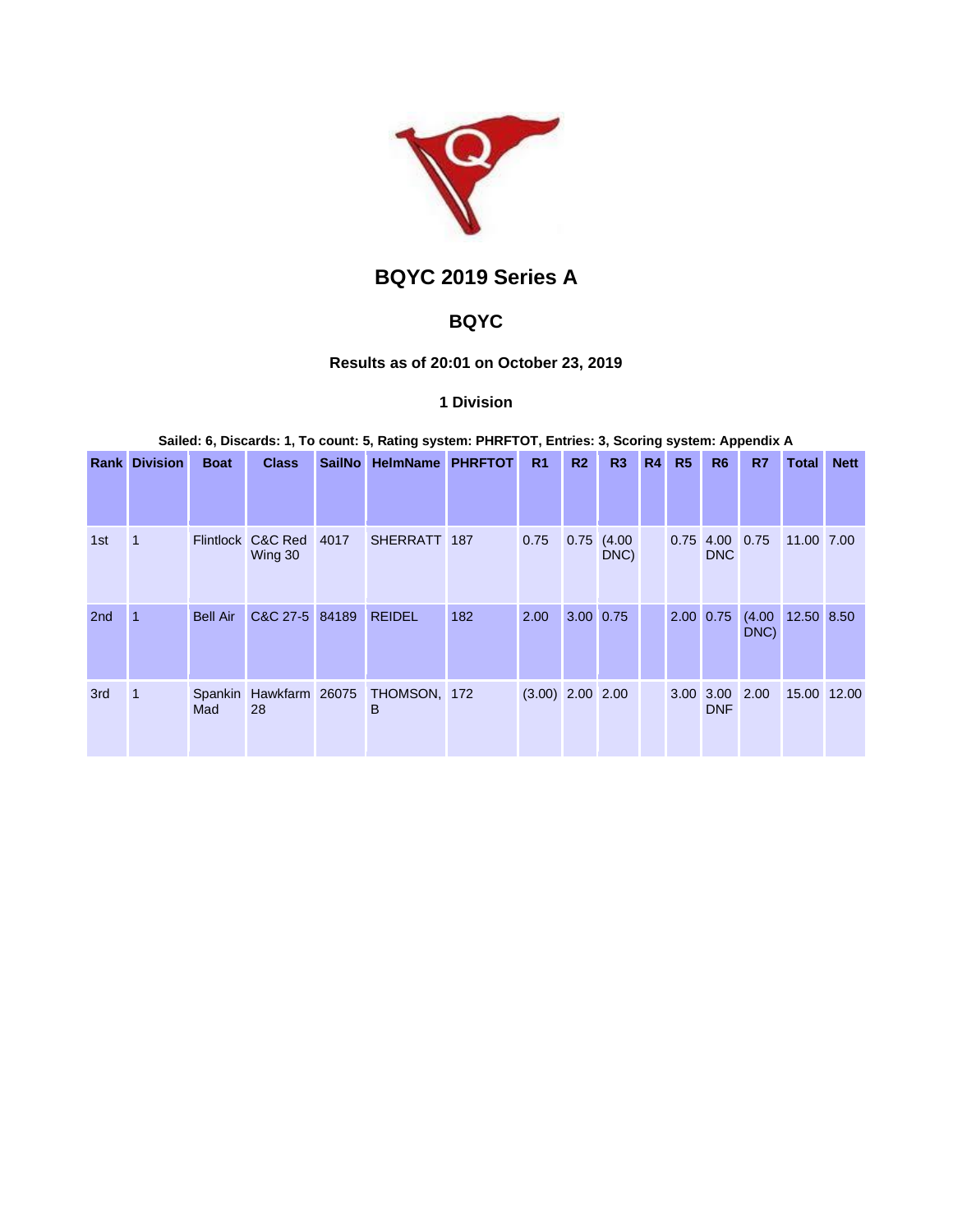## **3 Division**

|     | Salied: 7, Discards: 2, To count: 5, Rating system: PHRFTOT, Entries: 8, Scoring system: Appendix A |                              |                               |               |                 |                |                |                    |                |                        |                         |                     |                    |             |             |
|-----|-----------------------------------------------------------------------------------------------------|------------------------------|-------------------------------|---------------|-----------------|----------------|----------------|--------------------|----------------|------------------------|-------------------------|---------------------|--------------------|-------------|-------------|
|     | <b>Rank Division</b>                                                                                | <b>Boat</b>                  | <b>Class</b>                  | <b>SailNo</b> | <b>HelmName</b> | <b>PHRFTOT</b> | R1             | R <sub>2</sub>     | R <sub>3</sub> | R4                     | R <sub>5</sub>          | R <sub>6</sub>      | R7                 | Total       | <b>Nett</b> |
| 1st | $\overline{3}$                                                                                      | Grayling                     | Grampian 431<br>26 OB         |               | <b>COOKE</b>    | 230            | $(2.00)$ 0.75  |                    | 0.75           | 0.75                   | $(3.00)$ 0.75           |                     | 0.75               | 8.75        | 3.75        |
| 2nd | $\overline{3}$                                                                                      | <b>Beowulf</b>               | Niagara<br>26 OB              | 147           | THOMSON, A      | 206            | (9.00)<br>DNC) | 2.00               | 2.00           | $(9.00 \ 2.00$<br>DNC) |                         | 2.00                | 3.00               | 29.00 11.00 |             |
| 3rd | $\mathbf{3}$                                                                                        | <b>Irish</b>                 | Catalina<br>Rover III 30 TMBS | 6135          | <b>SULLIVAN</b> | 183            | 3.00           | 3.00               | 3.00           | (9.00)<br>DNC)         | 0.75                    | 5.00                | (9.00)<br>DNC)     | 32.75 14.75 |             |
| 4th | $\overline{3}$                                                                                      | Vertigo                      | <b>SHARK</b><br>24            | 614           | Holland         | 232            | 5.00           | 5.00               | (9.00)<br>DNC) | 2.00                   | $(6.00)$ 3.00           |                     | 6.00               | 36.00 21.00 |             |
| 5th | $\mathbf{3}$                                                                                        | Deboate                      | Tanzer<br>26                  | 726           | Campbell        | 248            | 0.75           | 4.00               | 4.00           | (9.00)                 | (9.00)<br>DNC) DNC) DNC | 9.00                | 5.00               | 40.75 22.75 |             |
| 6th | $\overline{3}$                                                                                      | Chudan                       | Tanzer<br>26                  | 497           | <b>CORBETT</b>  | 238            | 4.00           | 6.00               | 6.00           | (9.00 5.00)<br>DNC)    |                         | (9.00 2.00)<br>DNC) |                    | 41.00 23.00 |             |
| 7th | $\mathbf{3}$                                                                                        | <b>Brave</b><br>and<br>Crazy | Tanzer<br>22                  | 2104          | GOUDESEUNE 252  |                | (9.00)<br>DNC) | (9.00)<br>DNC) DNC | 9.00           | 9.00<br><b>DNC</b>     | 4.00                    | 4.00                | 4.00               | 48.00 30.00 |             |
| 8th | $\overline{3}$                                                                                      | Dream<br>Weaver              | Tanzer<br>26                  | 480           | <b>LLOYST</b>   | 232            | 6.00           | 7.00               | 5.00           | (9.00)                 | (9.00)<br>DNC) DNC)     | 9.00<br><b>DNC</b>  | 9.00<br><b>DNC</b> | 54.00 36.00 |             |

## **Sailed: 7, Discards: 2, To count: 5, Rating system: PHRFTOT, Entries: 8, Scoring system: Appendix A**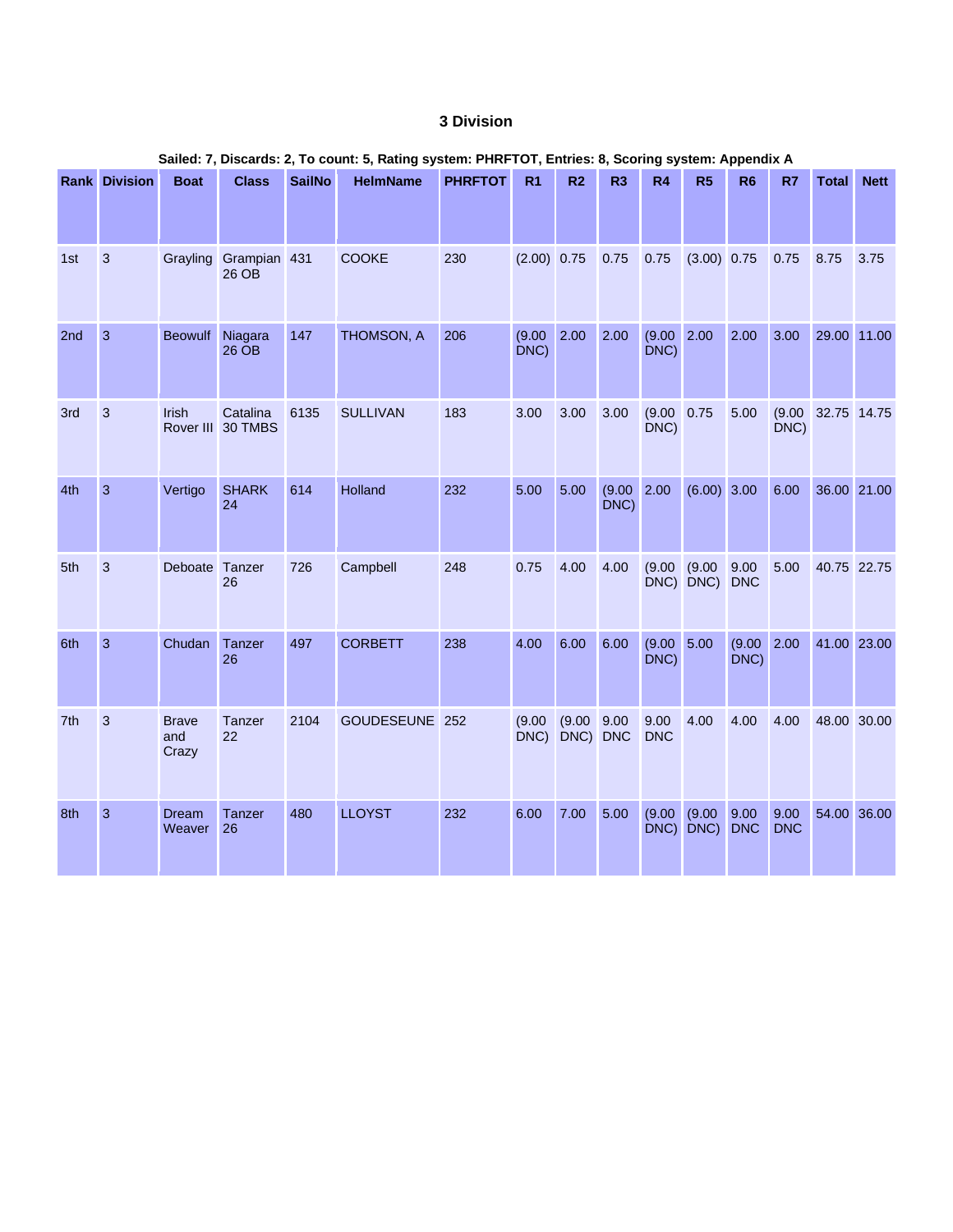## **Shark Division**

| Sailed: 7, Discards: 2, To count: 5, Rating system: PHRFTOT, Entries: 12, Scoring system: Appendix A |                      |                                |                          |               |                  |     |                         |                                   |                |                        |                               |                         |                           |              |             |
|------------------------------------------------------------------------------------------------------|----------------------|--------------------------------|--------------------------|---------------|------------------|-----|-------------------------|-----------------------------------|----------------|------------------------|-------------------------------|-------------------------|---------------------------|--------------|-------------|
|                                                                                                      | <b>Rank Division</b> | <b>Boat</b>                    | <b>Class</b>             | <b>SailNo</b> | HelmName PHRFTOT |     | R <sub>1</sub>          | R <sub>2</sub>                    | R <sub>3</sub> | <b>R4</b>              | R5                            | R <sub>6</sub>          | R7                        | <b>Total</b> | <b>Nett</b> |
| 1st                                                                                                  | Shark                | sPinner                        | <b>SHARK 1769</b><br>24  |               | FINDLATER 219    |     | (13.00 2.00<br>DNC)     |                                   | 0.75           | 0.75                   | 2.00                          | 3.00                    | $(4.00)$ 25.50 8.50       |              |             |
| 2nd                                                                                                  | Shark                | <b>Tiger</b><br><b>Niles</b>   | <b>SHARK</b> 1489<br>24  |               | <b>AKER</b>      | 219 | 0.75                    | $(4.00)$ 2.00                     |                | 2.00                   | 3.00                          | 2.00                    | (5.00)                    | 18.75 9.75   |             |
| 3rd                                                                                                  | Shark                | Airush                         | SHARK 36<br>24           |               | Steinitz         | 219 | 2.00                    | 0.75                              | 3.00           | 6.00                   | (13.00 4.00)<br>DNC)          |                         | $(9.00)$ 37.75 15.75      |              |             |
| 4th                                                                                                  | <b>Shark</b>         |                                | Paradox SHARK 1485<br>24 |               | MUNROE,<br>D     | 219 | 5.00                    | 3.00                              | 4.00           | 5.00                   | (7.00)                        | 0.75                    | $(7.00)$ 31.75 17.75      |              |             |
| 5th                                                                                                  | Shark                | Grey<br>Hound                  | SHARK 384<br>24          |               | <b>GRAY</b>      | 219 | 6.00                    | (13.00 6.00)<br>DNC)              |                | 3.00                   | 4.00                          | $(13.00 \ 3.00$<br>DNC) |                           | 48.00 22.00  |             |
| 6th                                                                                                  | <b>Shark</b>         | Mako                           | <b>SHARK</b> 1762<br>24  |               | <b>WAGER</b>     | 219 | 3.00                    | 7.00                              | (8.00) 4.00    |                        | 6.00                          | (9.00) 6.00             |                           |              | 43.00 26.00 |
| 7th                                                                                                  | Shark                | Rub-a-<br>Dub                  | <b>SHARK 1892</b><br>24  |               | <b>LEGATE</b>    | 219 | 4.00                    | 8.00                              | 7.00           | DNC)                   | $(13.00)(13.00)$ 6.00<br>DNC) |                         | 2.00                      |              | 53.00 27.00 |
| 8th                                                                                                  | <b>Shark</b>         | <b>Stress</b><br><b>Relief</b> | SHARK 612<br>24          |               | <b>STARR</b>     | 219 | $(13.00 \ 6.00$<br>DNC) |                                   | 9.00           | (13.00 5.00)<br>DNC)   |                               | 7.00                    | 0.75                      |              | 53.75 27.75 |
| 9th                                                                                                  | Shark                | Great<br>White                 | <b>SHARK 1880</b><br>24  |               | <b>MACKLIN</b>   | 219 | (13.00 5.00)<br>DNC)    |                                   | 5.00           | $(13.00)$ 0.75<br>DNC) |                               | 5.00                    | 13.00<br><b>DNC</b>       | 54.75 28.75  |             |
| 10 <sub>th</sub>                                                                                     | Shark                | Disaster 24                    | Nautical SHARK           |               | Giesbrecht       | 219 | (13.00)<br>DNC)         | $(13.00 \t 13.00 \t 7.00$<br>DNC) | <b>DNC</b>     |                        | 8.00                          | 8.00                    | 8.00                      |              | 70.00 44.00 |
| 11th                                                                                                 | Shark                | Cordon<br><b>Bleu</b>          | <b>SHARK 1112</b><br>24  |               | SALVAGNO 219     |     | 7.00                    | 10.00                             | 10.00 8.00     |                        | 10.00                         | DNC) DNC)               | (13.00 (13.00 71.00 45.00 |              |             |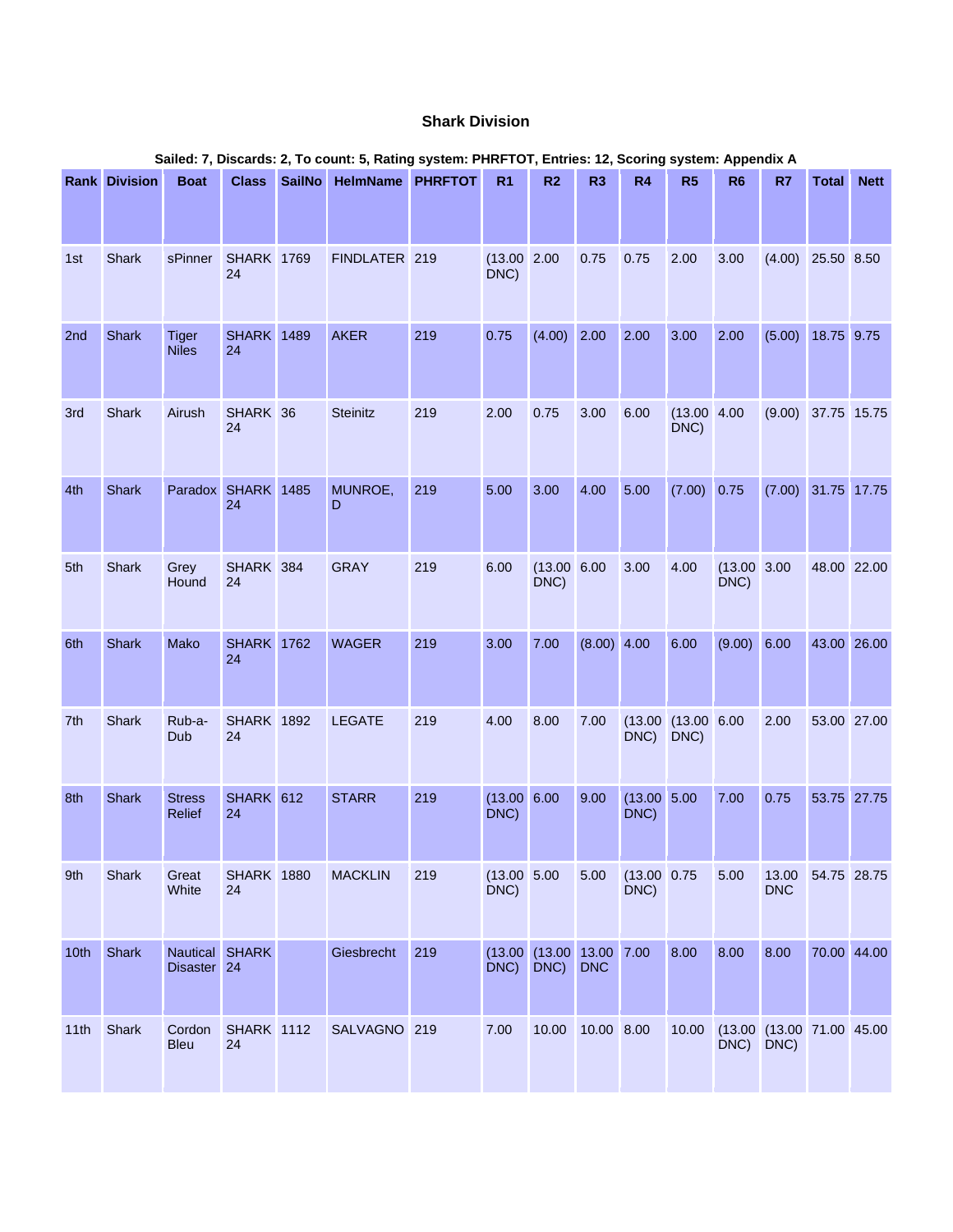|                  | <b>Rank Division</b> | <b>Boat</b> |                         | <b>Class SailNo</b> | <b>HelmName PHRFTOT</b> |     | R <sub>1</sub>         | R <sub>2</sub> | R <sub>3</sub> | R <sub>4</sub> | R <sub>5</sub> | R <sub>6</sub> | R7                                     | <b>Total</b> | <b>Nett</b> |
|------------------|----------------------|-------------|-------------------------|---------------------|-------------------------|-----|------------------------|----------------|----------------|----------------|----------------|----------------|----------------------------------------|--------------|-------------|
|                  |                      |             |                         |                     |                         |     |                        |                |                |                |                |                |                                        |              |             |
| 12 <sub>th</sub> | <b>Shark</b>         | Unicorn     | <b>SHARK 1831</b><br>24 |                     | <b>BURCHAT</b>          | 219 | $(13.00)$ 9.00<br>DNC) |                | 11.00 9.00     |                | 9.00           | DNC)           | (13.00 13.00 77.00 51.00<br><b>DNC</b> |              |             |